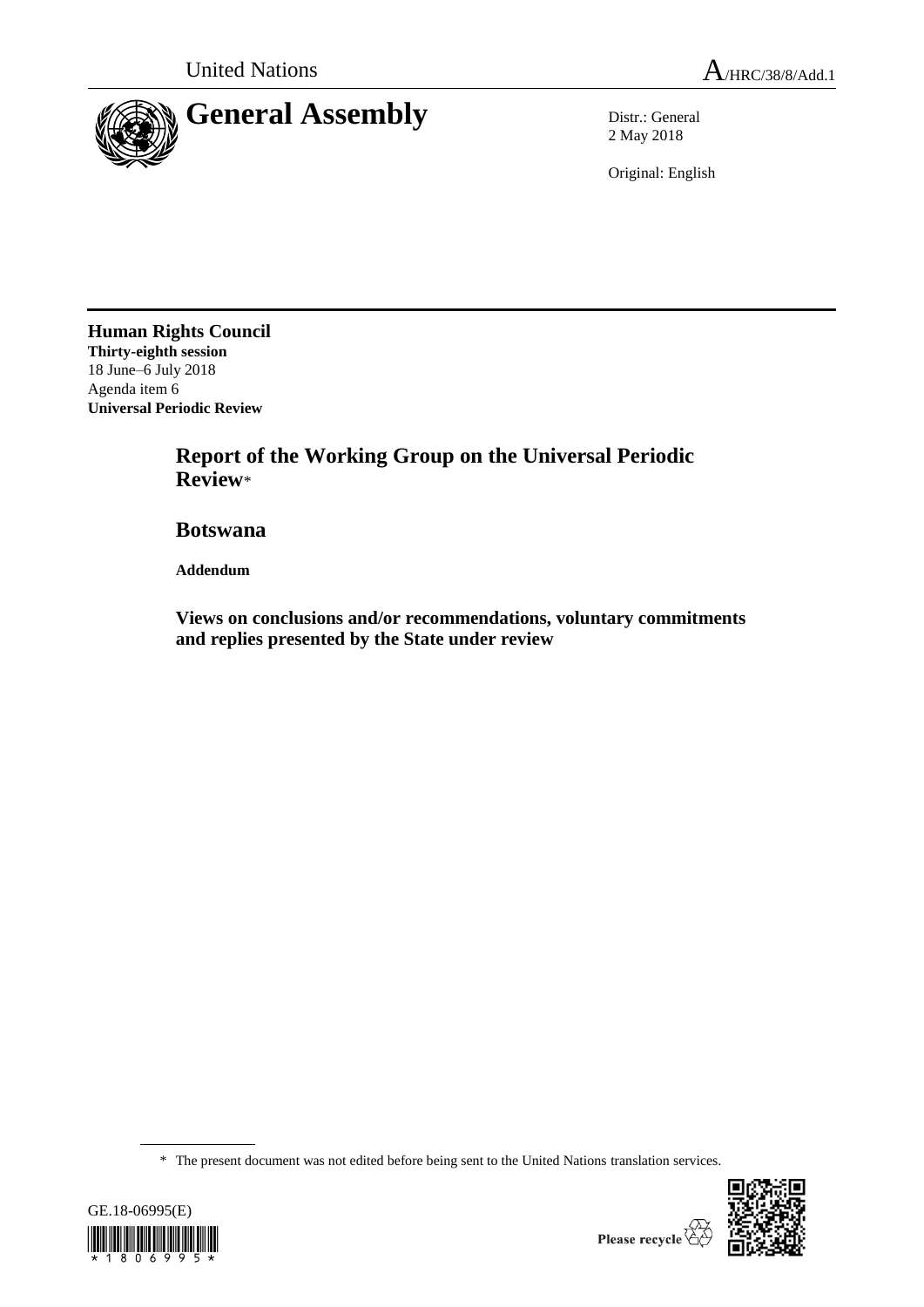# **Botswana's position on 3rd cycle Universal Periodic Review deferred recommendations**

Botswana responds to the recommendations on the understanding that 'supported' recommendation means those Botswana has either fully implemented or intends to do so while 'noted' recommendations are those Botswana has taken some steps in but not fully implemented the recommendations or is unable to implement the recommendation within this reporting period.

| Reference                                                                      | Member State making Recommendation<br>the recommendation |                                                                                                                                                                                                                                                                                                                                                                                                                                                             | Botswana position<br>(Supported/Noted) |
|--------------------------------------------------------------------------------|----------------------------------------------------------|-------------------------------------------------------------------------------------------------------------------------------------------------------------------------------------------------------------------------------------------------------------------------------------------------------------------------------------------------------------------------------------------------------------------------------------------------------------|----------------------------------------|
| 128.1<br>(International Obligation and<br>Cooperation with Human<br>Rights)    | Italy                                                    | Enhance efforts to conform to the<br>international standards concerning human<br>rights, also by continuing the ratification<br>process of the main international<br>instruments.                                                                                                                                                                                                                                                                           | Noted                                  |
| 128.2<br>(International Obligation and<br>Cooperation with Human<br>Rights)    | Paraguay                                                 | Consider initiating the international<br>processes of ratification of the main human<br>rights treaties that have not been ratified.                                                                                                                                                                                                                                                                                                                        | Noted                                  |
| 128.3<br>(International Obligation and<br>no Cooperation with Human<br>Rights) | Niger                                                    | Become a party to international human<br>rights instruments which Botswana has not<br>as yet become a party to.                                                                                                                                                                                                                                                                                                                                             | Noted                                  |
| 128.4<br>(International Obligation and<br>Cooperation with Human<br>Rights)    | Sierra Leone                                             | Ratify the International Covenant on<br>Economic, Social and Cultural Rights, and<br>Convention on the Rights of Persons with<br>Disabilities, International Convention on the<br>Protection of the Rights of All Migrant<br>Workers and Members of Their Families,<br>and the International Convention for the<br>Protection of All Persons from Enforced<br>Disappearance.                                                                                | Noted                                  |
| 128.5<br>(International Obligation and<br>Cooperation with Human<br>Rights)    | <b>Burkina Faso</b>                                      | Consider the ratification of the International<br>Convention for the Protection of All Persons<br>from Enforced Disappearance, the<br>International Convention on Protection of<br>the Rights of All Migrant Workers and<br>Members of Their Families, the Convention<br>against Torture and Other Cruel, Inhuman or<br>Degrading Treatment or Punishment and its<br>Optional Protocol, and incorporate these<br>instruments into its national legislation. | Noted                                  |
| 128.6<br>(International Obligation and<br>Cooperation with Human<br>Rights)    | Mexico                                                   | Ratify the International Covenant on<br>Economic, Social and Cultural Rights and<br>the International Convention on the<br>Protection of the Rights of All Migrant<br>Workers and Members of Their Families.                                                                                                                                                                                                                                                | Noted                                  |
| 128.7<br>(International Obligation and<br>Cooperation with Human<br>Rights)    | Philippines                                              | Ratify the International Convention on the<br>Protection of the Rights of All Migrant<br>Workers and Members of Their Families<br>(ICRMW) and harmonise its National<br>Migration Policy with the principles                                                                                                                                                                                                                                                | Noted                                  |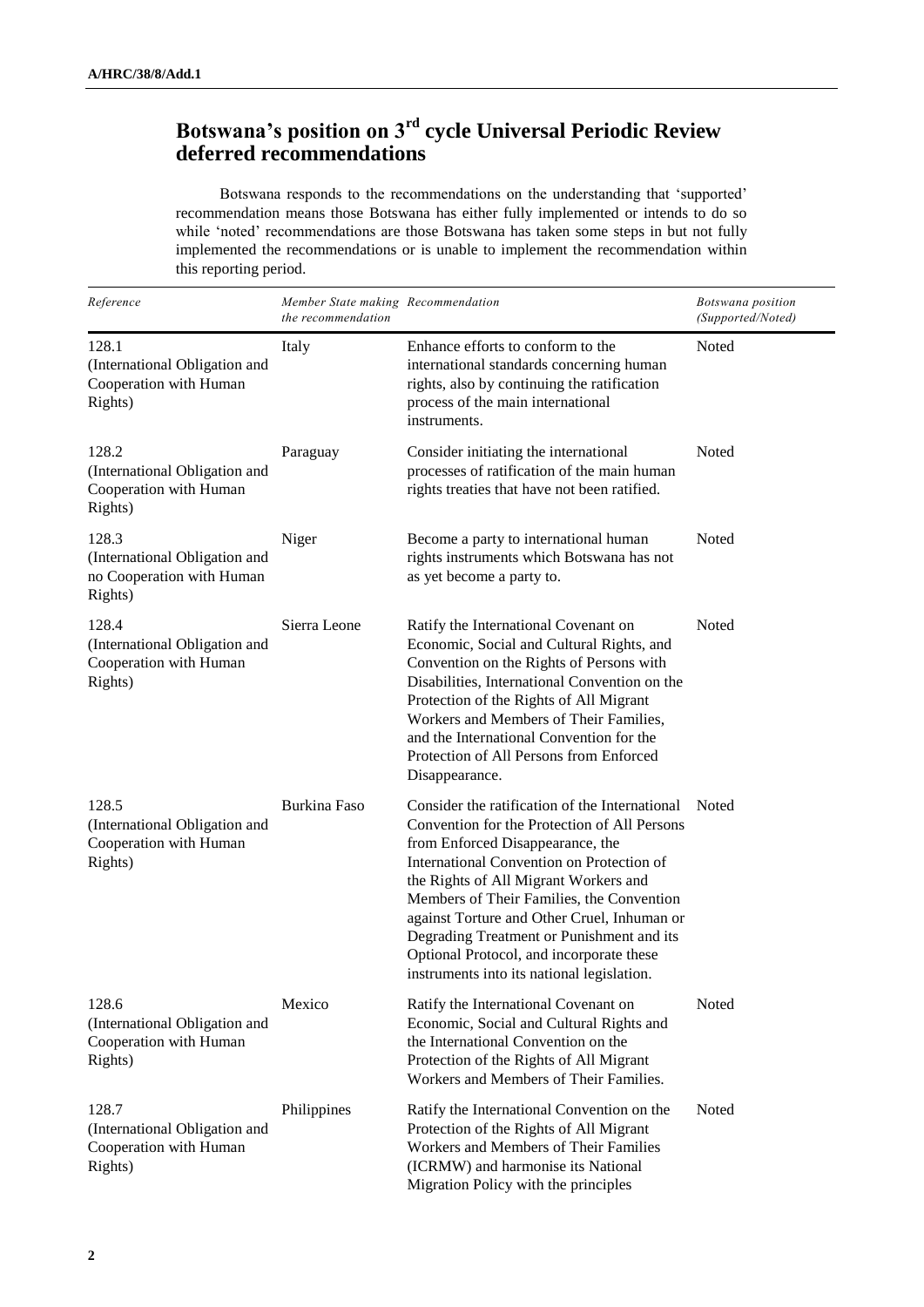| Reference                                                                    | Member State making Recommendation<br>the recommendation |                                                                                                                                                                                                                           | Botswana position<br>(Supported/Noted) |
|------------------------------------------------------------------------------|----------------------------------------------------------|---------------------------------------------------------------------------------------------------------------------------------------------------------------------------------------------------------------------------|----------------------------------------|
|                                                                              |                                                          | espoused in the ICRMW.                                                                                                                                                                                                    |                                        |
| 128.8<br>(International Obligation and<br>Cooperation with Human<br>Rights)  | Denmark                                                  | Ratify the Optional Protocol to the United<br>Nations Convention against Torture and<br>Other Cruel, Inhuman or Degrading<br>Treatment.                                                                                   | Noted                                  |
| 128.9<br>(International Obligation and<br>Cooperation with Human<br>Rights)  | Georgia                                                  | Intensify efforts to ratify the Optional<br>Protocol to the Convention against Torture<br>and Other Cruel, Inhuman or Degrading<br>Treatment.                                                                             | Noted                                  |
| 128.10<br>(International Obligation and<br>Cooperation with Human<br>Rights) | Ethiopia                                                 | Consider acceding to the Convention on the<br>Rights of Persons with Disabilities.                                                                                                                                        | Accepted                               |
| 128.11<br>(International Obligation and<br>Cooperation with Human<br>Rights) | Georgia                                                  | Accelerate the accession process to the<br>Convention on the Rights of Persons with<br>Disabilities.                                                                                                                      | Noted                                  |
| 128.12<br>(International Obligation and<br>Cooperation with Human<br>Rights) | Azerbaijan                                               | Speed up the process of accession to the<br>Convention on the Rights of Persons with<br>Disabilities.                                                                                                                     | <b>Noted</b>                           |
| 128.13<br>(International Obligation and<br>Cooperation with Human<br>Rights) | Mauritius                                                | Consider ratifying the Convention on the<br>Rights of Persons with Disabilities.                                                                                                                                          | Accepted                               |
| 128.14<br>(International Obligation and<br>Cooperation with Human<br>Rights) | Morocco                                                  | Ratify the Convention on the Rights of<br>Persons with Disabilities.                                                                                                                                                      | Noted                                  |
| 128.15<br>(International Obligation and<br>Cooperation with Human<br>Rights  | Gabon                                                    | Continue the process of ratification of<br>international conventions to which this<br>country is not yet a party, especially the<br>ratification of the International Covenant on<br>Economic, Social and Culture Rights. | Noted                                  |
| 128.16<br>(International Obligation and<br>Cooperation with Human<br>Rights) | Angola, Armenia,<br>Egypt, Iraq                          | Ratify the International Covenant on<br>Economic, Social and Cultural Rights.                                                                                                                                             | Noted                                  |
| 128.17<br>(International Obligation and<br>Cooperation with Human<br>Rights) | Honduras                                                 | Ratify the International Covenant on<br>Economic, Social and Cultural Rights and<br>the UNESCO Convention against<br>Discrimination in Education.                                                                         | Noted                                  |
| 128.18<br>(International Obligation and<br>Cooperation with Human<br>Rights) | Portugal                                                 | Ratify the International Covenant on<br>Economic, Social and Cultural Rights and its<br>Optional Protocol and the Convention on the<br>Rights of Persons with Disabilities.                                               | Noted                                  |
| 128.19<br>(International Obligation and<br>Cooperation with Human            | Sierra Leone                                             | Ratify the 1961 Convention on the<br>Reduction of the Statelessness.                                                                                                                                                      | Noted                                  |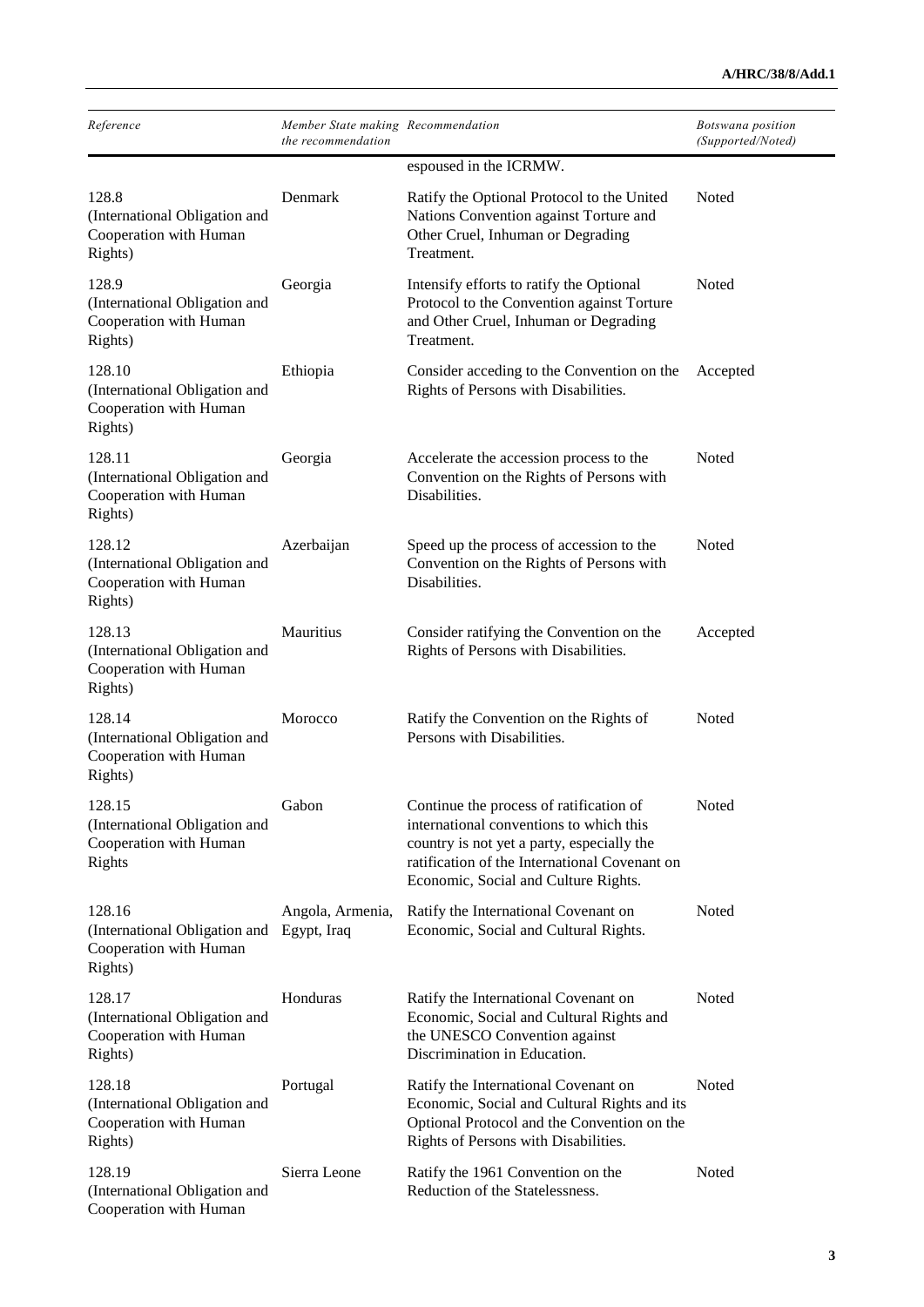| Reference                                                                     | Member State making Recommendation<br>the recommendation |                                                                                                                                                                                         | Botswana position<br>(Supported/Noted) |
|-------------------------------------------------------------------------------|----------------------------------------------------------|-----------------------------------------------------------------------------------------------------------------------------------------------------------------------------------------|----------------------------------------|
| Rights)                                                                       |                                                          |                                                                                                                                                                                         |                                        |
| 128.20<br>(International Obligation and<br>Cooperation with Human<br>Rights)  | Kenya                                                    | Accede and domesticate the 1961<br>Convention on Reduction of Statelessness to<br>address child statelessness and lack of<br>nationality.                                               | Noted                                  |
| 128.21<br>(International Obligation and<br>Cooperation with Human<br>Rights). | Slovakia                                                 | Accede to the 1961 Convention on the<br>Reduction of Statelessness.                                                                                                                     | Noted                                  |
| 128.22<br>(International Obligation and<br>Cooperation with Human<br>Rights)  | Côte d'Ivoire                                            | Accede to the 1961 Convention on the<br>Reduction of Statelessness.                                                                                                                     | Noted                                  |
| 128.23<br>(International Obligation and<br>Cooperation with Human<br>Rights)  | Armenia                                                  | Ratify the Convention on the Prevention and Accepted<br>Punishment of the Crime of Genocide.                                                                                            |                                        |
| 128.24<br>(International Obligation and<br>Cooperation with Human<br>Rights)  | Rwanda                                                   | Consider ratifying the Genocide Convention<br>in view of the upcoming $70th$ anniversary of<br>its adoption.                                                                            | Accepted                               |
| 128.25<br>(International Obligation and<br>Cooperation with Human<br>Rights)  | Senegal                                                  | Ratify the UNESCO Convention against<br>Discrimination in education.                                                                                                                    | Noted                                  |
| 128.26<br>(International Obligation and<br>Cooperation with Human<br>Rights)  | State of Palestine                                       | Extend a standing invitation to the special<br>procedures mandate holders.                                                                                                              | Accepted                               |
| 128.27<br>(International Obligation and<br>Cooperation with Human<br>Rights)  | Honduras                                                 | Extend a standing invitation to special<br>procedures.                                                                                                                                  | Accepted                               |
| 128.28<br>(International Obligation and<br>Cooperation with Human<br>Rights)  | Ukraine                                                  | Issue an open standing invitation to the<br>Human Rights Council special procedures.                                                                                                    | Accepted                               |
| 128.29<br>(International Obligation and<br>Cooperation with Human<br>Rights)  | Portugal                                                 | Issue an open standing invitation to the<br>Human Rights Council special procedures.                                                                                                    | Accepted                               |
| 128.30<br>(International Obligation and<br>Cooperation with Human<br>Rights)  | Montenegro                                               | Issue an open standing invitation to special<br>procedures.                                                                                                                             | Accepted                               |
| 128.31<br>(International Obligation and<br>Cooperation with Human             | Chile                                                    | Fully cooperate with the United Nations<br>human rights mechanisms and, in particular,<br>invite the special rapporteur on the situation<br>of human rights defenders to conduct visits | Accepted                               |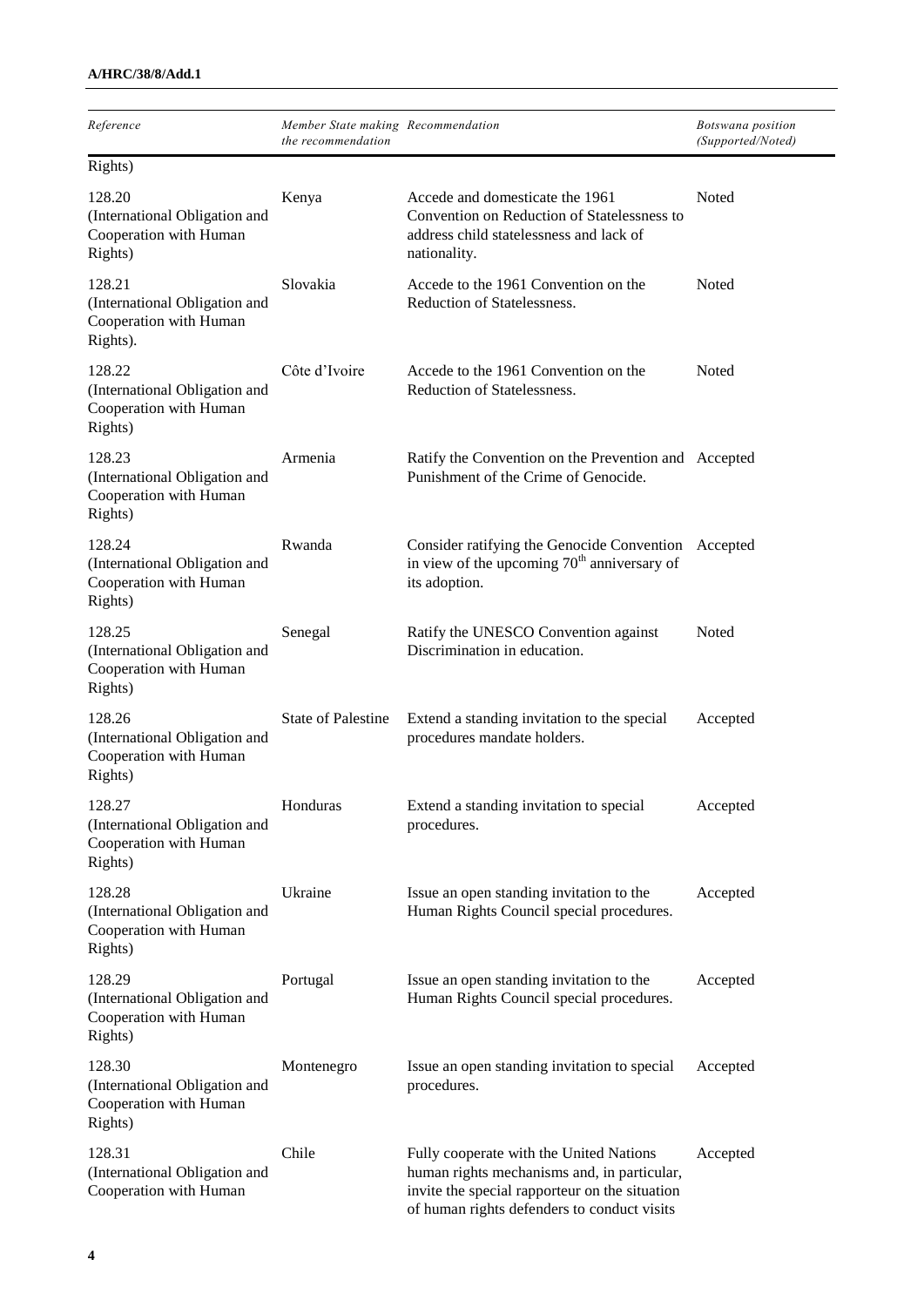| Reference                                                                    | Member State making Recommendation<br>the recommendation      |                                                                                                                                                                                                                                                                                                                                                                                                                                                                                                          | Botswana position<br>(Supported/Noted) |
|------------------------------------------------------------------------------|---------------------------------------------------------------|----------------------------------------------------------------------------------------------------------------------------------------------------------------------------------------------------------------------------------------------------------------------------------------------------------------------------------------------------------------------------------------------------------------------------------------------------------------------------------------------------------|----------------------------------------|
| Rights)                                                                      |                                                               | and ensure that there are unhindered visits<br>by human rights defenders.                                                                                                                                                                                                                                                                                                                                                                                                                                |                                        |
| 128.32<br>(International Obligation and<br>Cooperation with Human<br>Rights) | Morocco                                                       | Recognise the competence of the Committee Noted<br>against Torture to receive individual<br>communications under Article 22 of the<br>Convention.                                                                                                                                                                                                                                                                                                                                                        |                                        |
| 128.33<br>(International Obligation and<br>Cooperation with Human<br>Rights) | United Kingdom<br>of Great Britain<br>and Northern<br>Ireland | Adopt an open merit-based selection process Noted<br>when selecting national candidates for UN<br>Treaty Bodies elections.                                                                                                                                                                                                                                                                                                                                                                               |                                        |
| 128.34<br>(International Obligation and<br>Cooperation with Human<br>Rights) | Ghana                                                         | Consider developing in consultation with<br>Parliament and Civil Society a policy<br>framework to guide practices and procedures<br>concerning international treaty process,<br>which creates rights and obligations in<br>international law.                                                                                                                                                                                                                                                            | Noted                                  |
| 128.35<br>(International Obligation and<br>Cooperation with Human<br>Rights) | Portugal                                                      | Adopt a national action plan on the<br>implementation of the UN Security Council<br>Resolution 1325.                                                                                                                                                                                                                                                                                                                                                                                                     | Noted                                  |
| 128.36<br>(National Human Rights<br>Framework)                               | Turkey                                                        | Finalise domestic implementation of the<br>International Convention on the Elimination<br>of All Forms of Racial Discrimination,<br>International Covenant on Civil and Political<br>Rights, Convention on the Elimination of All<br>Forms of Discrimination against Women,<br>and the Convention against Torture.                                                                                                                                                                                       | Noted                                  |
| 128.37<br>(National Human Rights<br>Framework)                               | Slovakia                                                      | Take necessary steps to incorporate into<br>domestic law those international human<br>rights conventions that Botswana has<br>ratified.                                                                                                                                                                                                                                                                                                                                                                  | Accepted                               |
| 128.38<br>(National Human Rights<br>Framework)                               | Zimbabwe                                                      | Accelerate ongoing efforts to domesticate<br>the provisions of the international human<br>rights treaties it is a party.                                                                                                                                                                                                                                                                                                                                                                                 | Accepted                               |
| 128.39<br>(National Human Rights<br>Framework)                               | Greece                                                        | Incorporate into domestic law those<br>international human rights conventions<br>Botswana has ratified, including the CAT,<br>the ICCPR and the CEDAW, making them<br>directly applicable to the courts and<br>administrative authorities.                                                                                                                                                                                                                                                               | Noted                                  |
| 128.40<br>(National Human Rights<br>Framework)                               | Zambia                                                        | Incorporate into domestic law those<br>international human rights conventions that<br>had been ratified, including the Convention<br>against Torture and Other Cruel, Inhuman or<br>Degrading Treatment or Punishment, the<br>International Covenant on Civil and Political<br>Rights, the Convention on the Elimination of<br>All Forms of Discrimination against Women<br>and the African Charter on Human and<br>People's Rights, making them directly<br>applicable to the courts and administrative | Noted                                  |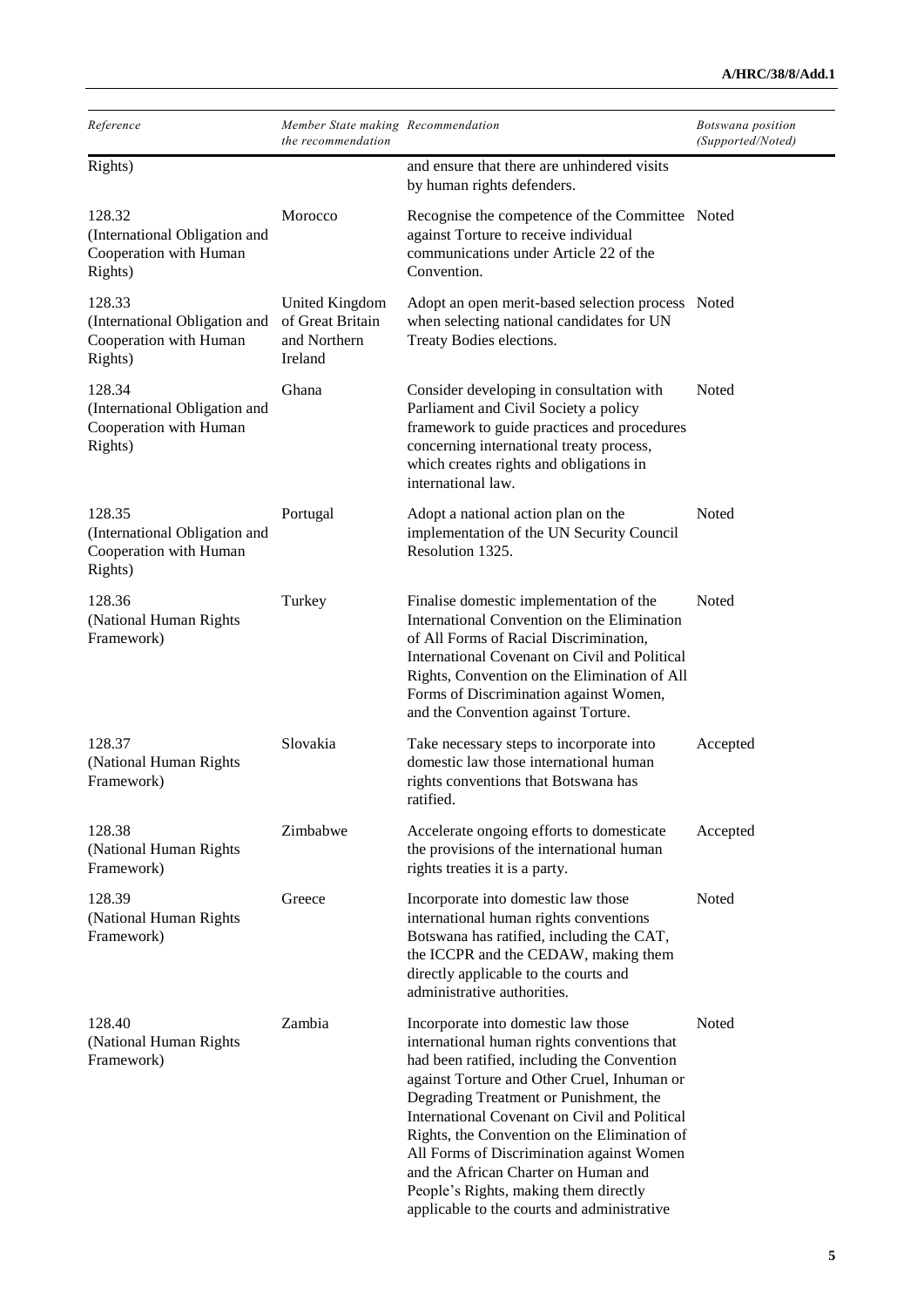| Reference                                                                            | Member State making Recommendation<br>the recommendation |                                                                                                                                                                                                                                                                                                                                                                   | Botswana position<br>(Supported/Noted) |
|--------------------------------------------------------------------------------------|----------------------------------------------------------|-------------------------------------------------------------------------------------------------------------------------------------------------------------------------------------------------------------------------------------------------------------------------------------------------------------------------------------------------------------------|----------------------------------------|
|                                                                                      |                                                          | authorities.                                                                                                                                                                                                                                                                                                                                                      |                                        |
| 128.41<br>(National Human Rights<br>Framework)                                       | Afghanistan                                              | Ensure all incorporation of provisions of the<br>Convention against Torture and Other Cruel,<br>Inhuman or Degrading Treatment or<br>Punishment, the International Convention on<br>the Elimination of All Forms of Racial<br>Discrimination, the Convention on the<br>Elimination of All Forms of Discrimination<br>against Women into the national legislation. | Noted                                  |
| 128.42<br>(National Human Rights<br>Framework)                                       | Kenya                                                    | Continue efforts to domesticate ratified<br>human rights conventions such as against<br>torture, on civil and political rights and the<br>African Charter on Human and People's<br>Rights.                                                                                                                                                                        | Noted                                  |
| 128.43<br>(National Human Rights<br>Framework)                                       | Niger                                                    | Adopt laws to incorporate in its national<br>legislation the international human rights<br>instruments to which it is party.                                                                                                                                                                                                                                      | Accepted                               |
| 128.44<br>(National Human Rights<br>Framework)                                       | Russian<br>Federation                                    | Include provisions of international human<br>rights treats ratified by Botswana in national<br>legislation in order to ensure its applicability<br>in courts and administration organs.                                                                                                                                                                           | Accepted                               |
| 128.45<br>(National Human Rights<br>Framework)                                       | Bolivarian<br>Republic of<br>Venezuela                   | Further consolidate its social and human<br>rights policies, particularly in the area of<br>economic, social and cultural rights in order<br>to improve the quality of life, particularly of<br>the most vulnerable groups of its population.                                                                                                                     | Accepted                               |
| 128.46<br>(Equality and non-<br>discrimination)                                      | Philippines                                              | Continue to address concerns on<br>discrimination based on sex, sexual<br>orientation or gender identity.                                                                                                                                                                                                                                                         | Noted                                  |
| 128.47<br>(Equality and non-<br>discrimination)                                      | France                                                   | Authorise sex changes.                                                                                                                                                                                                                                                                                                                                            | Noted                                  |
| 128.48<br>(Right to life, liberty and<br>security of person)                         | Indonesia                                                | Continue to fully implement various<br>international human rights instruments<br>particularly CEDAW and CAT with a view<br>to reduce gender-based violence.                                                                                                                                                                                                       | Accepted                               |
| 128.49<br>(Administration of justice,<br>including impunity, and the<br>rule of law) | Turkey                                                   | Raise the minimum age of criminality.                                                                                                                                                                                                                                                                                                                             | Noted                                  |
| 128.50<br>(Administration of justice,<br>including impunity, and the<br>rule of law) | Algeria                                                  | Disseminate further the legal aid program<br>aimed at promoting access to justice,<br>increase a number of offices for legal aid<br>throughout the country and to extend the<br>mandate of the legal aid program to include<br>criminal issues.                                                                                                                   | Noted                                  |
| 128.51<br>(Fundamental freedoms and<br>the right to participate in                   | United States of<br>America                              | Ensure that all journalists can report freely<br>on Government activities without threat or<br>harassment.                                                                                                                                                                                                                                                        | Noted                                  |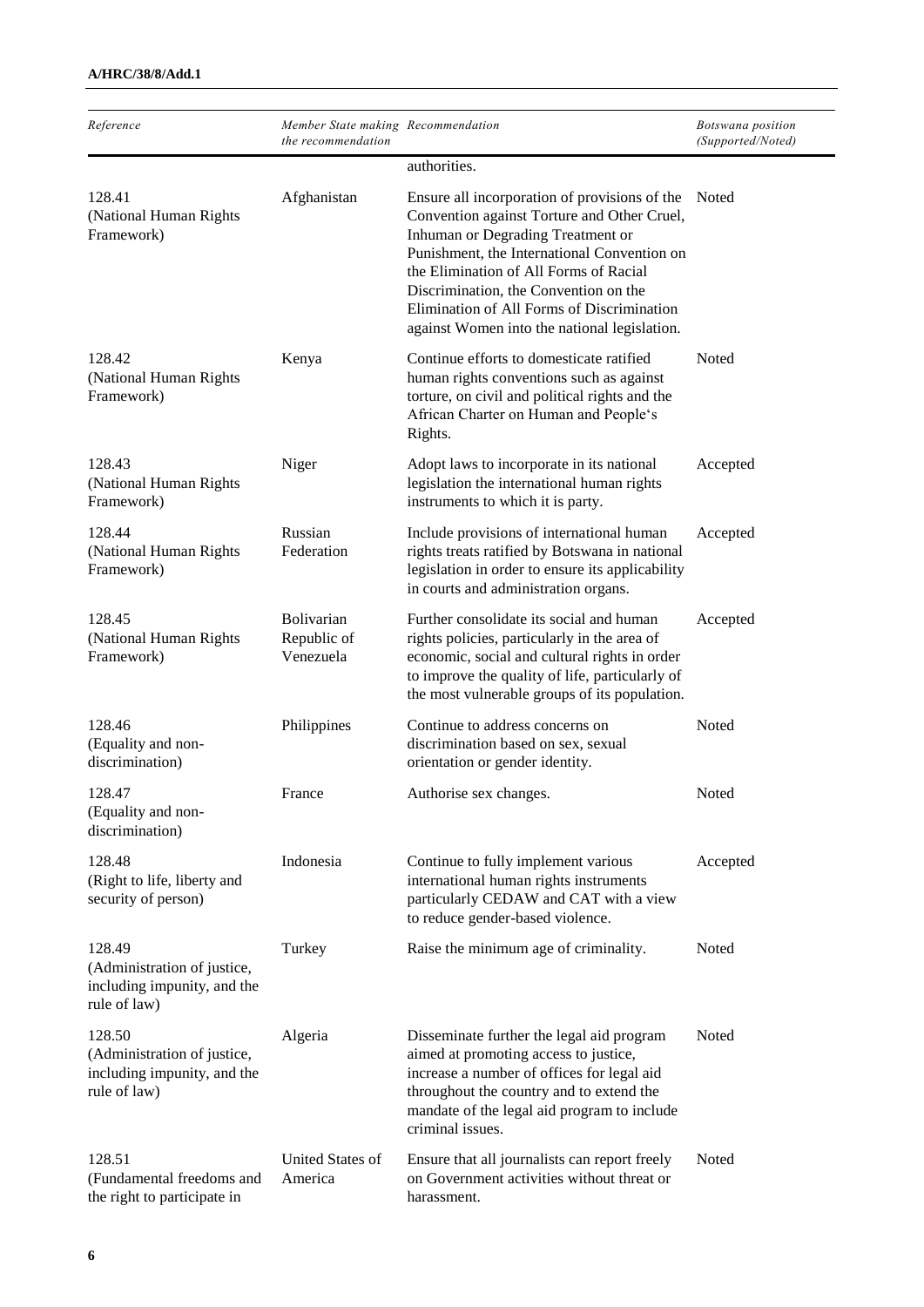| Reference                                                                                        | Member State making Recommendation                            |                                                                                                                                                                                                         | Botswana position |
|--------------------------------------------------------------------------------------------------|---------------------------------------------------------------|---------------------------------------------------------------------------------------------------------------------------------------------------------------------------------------------------------|-------------------|
|                                                                                                  | the recommendation                                            |                                                                                                                                                                                                         | (Supported/Noted) |
| political and public life)                                                                       |                                                               |                                                                                                                                                                                                         |                   |
| 128.52<br>(Fundamental freedoms and<br>the right to participate in<br>political and public life) | Australia                                                     | Improve legal protections for journalists,<br>especially those receiving information from<br>whistle-blowers or covering government<br>protests.                                                        | <b>Noted</b>      |
| 128.53<br>(Fundamental freedoms and<br>the right to participate in<br>political and public life) | Netherlands                                                   | Refrain from using criminal charges to<br>obstruct freedom of information and<br>expression, including for journalists who<br>receive information from whistle-blowers.                                 | Noted             |
| 128.54<br>(Fundamental freedoms and<br>the right to participate in<br>political and public life) | Republic of Korea                                             | Enlarge the space for participation of civil<br>society for more democratic governance and<br>social inclusion.                                                                                         | Noted             |
| 128.55<br>(Fundamental freedoms and<br>the right to participate in<br>political and public life) | Togo                                                          | Create mechanisms to increase the<br>representation of women in positions of<br>responsibility.                                                                                                         | Noted             |
| 128.56<br>(Fundamental freedoms and<br>the right to participate in<br>political and public life) | Iraq                                                          | Increase women's representation in law-<br>making, in particular in the areas of access to<br>water and services.                                                                                       | Noted             |
| 128.57<br>(Prohibition of all forms of<br>slavery)                                               | United Kingdom<br>of Great Britain<br>and Northern<br>Ireland | Amend the 2009 Children's Act to include<br>the definition of child trafficking and to<br>criminalize the worst forms of child labour.                                                                  | Noted             |
| 128.58<br>(Prohibition of slavery)                                                               | Russian<br>Federation                                         | Take effective measures to prevent<br>trafficking in human beings and to<br>rehabilitate victims.                                                                                                       | Accepted          |
| 128.59<br>(Right to work)                                                                        | United States of<br>America                                   | Amend the Trade Disputes Act and Trade<br>Unions and Employees Organizations Act to<br>conform to international standards, including<br>protecting workers' right to organize.                          | Noted             |
| 128.60<br>(Right to work)                                                                        | <b>Holy See</b>                                               | Take effective measures to improve the<br>condition of migrant workers in compliance<br>with international standards.                                                                                   | Noted             |
| 128.61<br>(Right to an adequate<br>standard of living)                                           | Malaysia                                                      | Strengthen further its efforts in the area of<br>poverty eradication, including by<br>strengthening and addressing short-comings<br>highlighted in the poverty eradication<br>programmes.               | Accepted          |
| 128.62<br>(Right to health)                                                                      | France                                                        | Widen the programs to combat HIV for non- Noted<br>Botswana nationals.                                                                                                                                  |                   |
| 128.63<br>(Right to health)                                                                      | Kenya                                                         | Affirm that there is no international human<br>right to abortion and resist calls to liberalize<br>abortion and further implement laws aimed<br>at protecting the right to life of the unborn<br>child. | Noted             |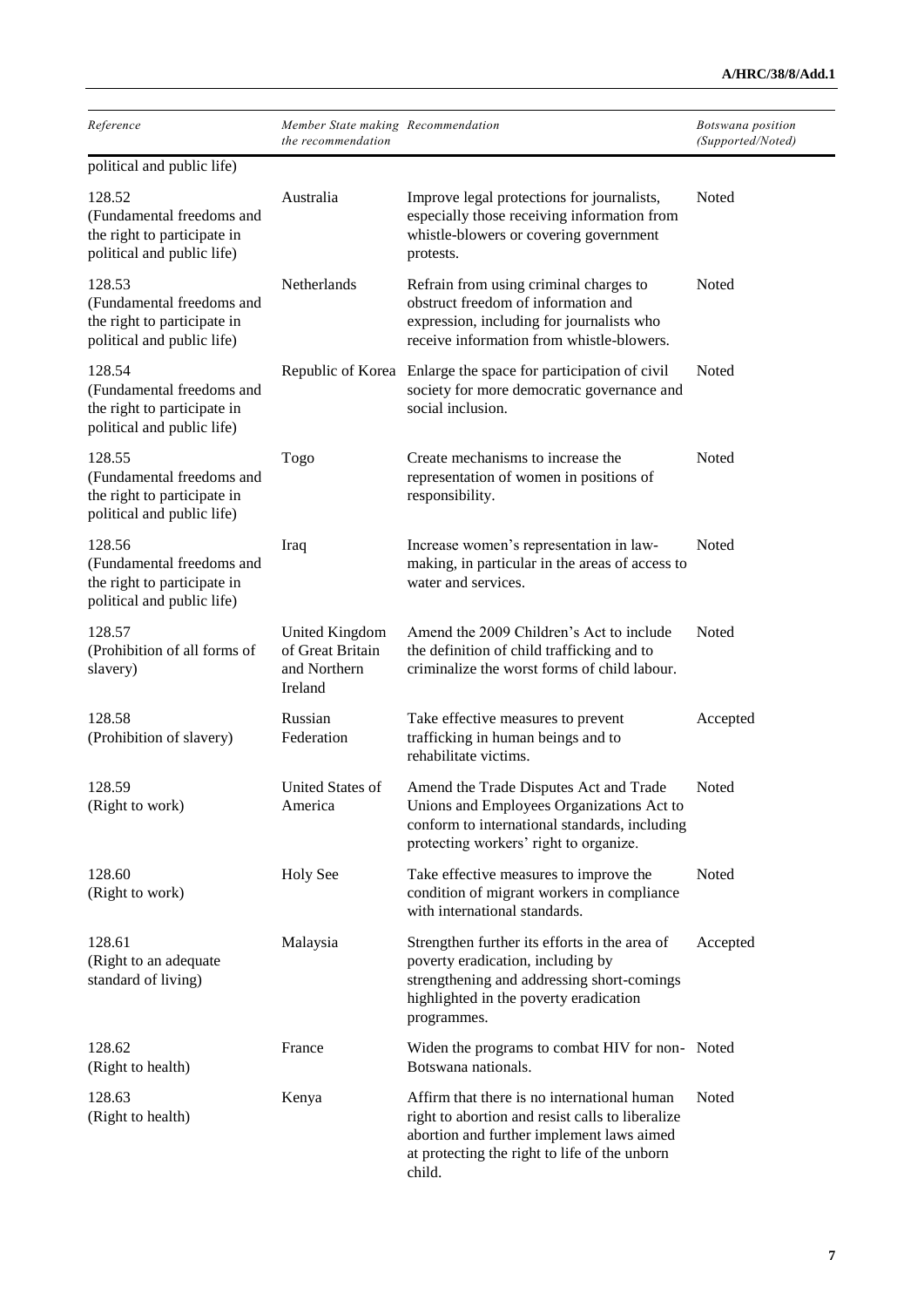| Reference                                        | Member State making Recommendation<br>the recommendation |                                                                                                                                                                                                                                                                                                           | Botswana position<br>(Supported/Noted) |
|--------------------------------------------------|----------------------------------------------------------|-----------------------------------------------------------------------------------------------------------------------------------------------------------------------------------------------------------------------------------------------------------------------------------------------------------|----------------------------------------|
| 128.64<br>(Right to education)                   | Finland                                                  | Take all appropriate measures to ensure<br>children's access to quality education,<br>including, when possible, education in their<br>own language.                                                                                                                                                       | Noted                                  |
| 128.65<br>(Women's rights)                       | Uruguay                                                  | Adopting measures based on the principle of Noted<br>gender equality, which protect women's<br>rights and safety and punish any<br>discriminatory and harmful practice against<br>them.                                                                                                                   |                                        |
| 128.66<br>(Women's rights)                       | Honduras                                                 | Review laws in order to stop violations of<br>women's rights in the areas of adoption,<br>marriage, divorce, burial and devotion of<br>property on death and other personal law<br>matters.                                                                                                               | Noted                                  |
| 128.67<br>(Children's rights)                    | Germany                                                  | Establish a comprehensive monitoring<br>mechanism on the treatment of children with<br>the aim of disclosing cases of sexual abuse,<br>mistreatment and neglect, including by<br>introducing the possibility of taking children<br>out of an environment which is not<br>conducive for their development. | Accepted                               |
| 128.68<br>(Children's rights)                    | Myanmar                                                  | Take effective measures to end violence<br>against children including sexual abuse and<br>exploitation.                                                                                                                                                                                                   | Accepted                               |
| 128.69<br>(Minorities and indigenous<br>peoples) | Philippines                                              | Increase efforts in promoting the rights and<br>well-being of indigenous peoples.                                                                                                                                                                                                                         | Noted                                  |
| 128.70<br>(Minorities and indigenous<br>peoples) | Benin                                                    | Strengthen measures to protect minorities<br>and indigenous people living in the country.                                                                                                                                                                                                                 | Noted                                  |
| 128.71<br>(Minorities and indigenous<br>peoples) | France                                                   | Strengthen the programs aiming at<br>preserving and reinforcing the rights of<br>people belonging to minorities.                                                                                                                                                                                          | Noted                                  |
| 128.72<br>(Minorities and indigenous<br>peoples) | Canada                                                   | Ensure indigenous peoples receive proper<br>access to public service and water, and<br>repeal the hunting ban as recommended by<br>the United Nations Special Rapporteur.                                                                                                                                 | Noted                                  |
| 128.73<br>(Stateless persons)                    | Russian<br>Federation                                    | Adopt legislative and normative acts to<br>ensure the rights of all children to acquire<br>citizenship and ensure that no child is born<br>stateless.                                                                                                                                                     | Noted                                  |
| 128.74<br>(Stateless persons)                    | Sierra Leone                                             | Amend legislation in order to grant<br>nationality to any child born in Botswana<br>who would otherwise be stateless as well to<br>foundlings.                                                                                                                                                            | Noted                                  |
| 128.75<br>(Stateless persons)                    | Belgium                                                  | Amend the Citizenship Act and the<br>Citizenship regulations in accordance with<br>the Convention on the Rights of the Child,<br>so as to ensure every child's right to a                                                                                                                                 | Noted                                  |